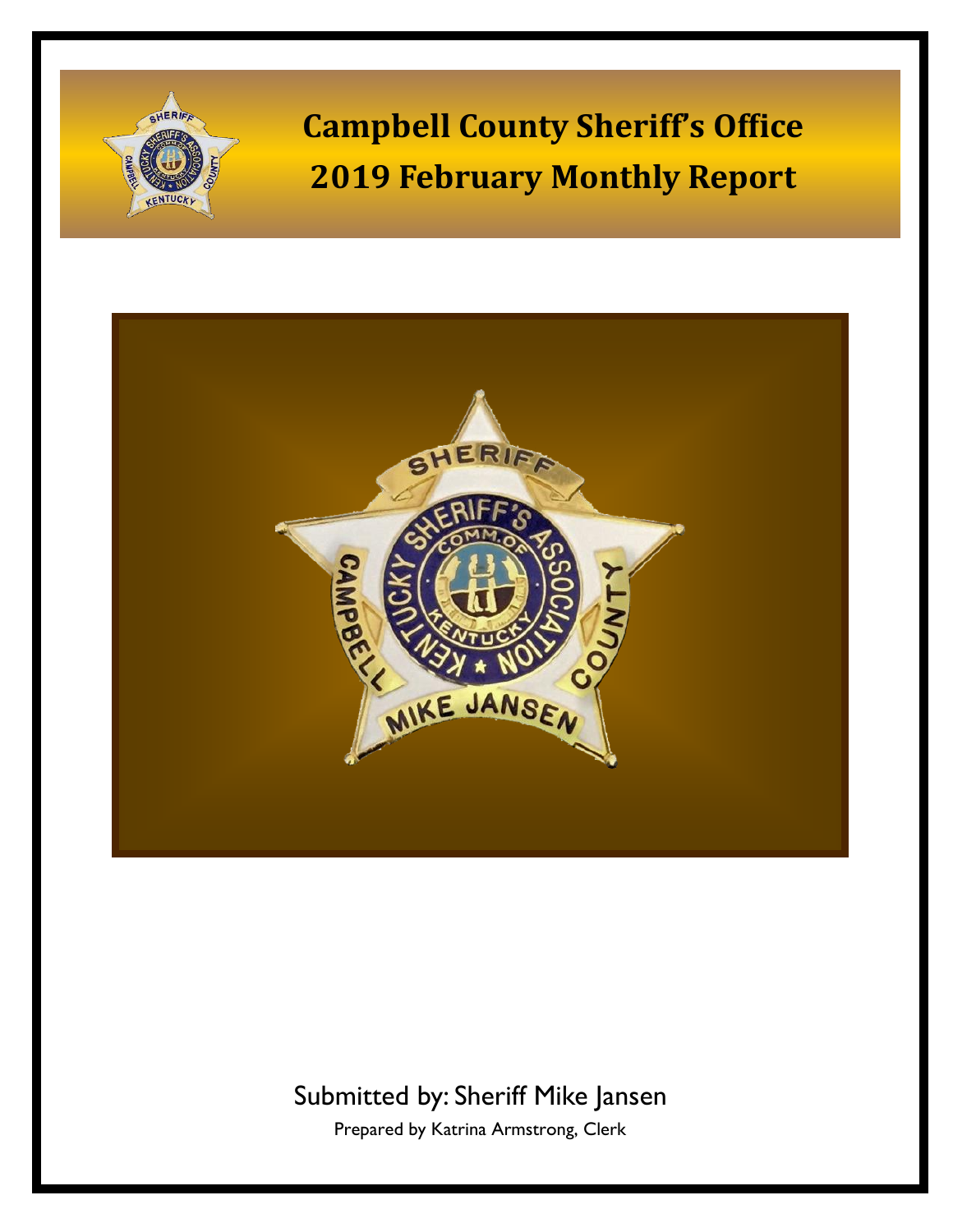**CCSO Monthly Report Page 1** 

#### Campbell County Sheriff's Office

Mike Jansen

*Sheriff*



1098 Monmouth Street Newport, Kentucky 41071 (859) 292-3833

www.campbellcountysheriffky.org

## February 2019 Monthly Report Summary

### **Services of the Sheriff's Office**

The Sheriff's Office provides courthouse security at the Campbell County Justice Center during business hours. Deputies and Court Security Officers (CSO's) are present for all court proceedings ranging from arraignments to trials, to Family Court and more. During the month of February the Sheriff's office provided security for four jury trials in addition to the multitude of daily cases on the court schedules.

Deputies and Court Security Officers are also responsible for transporting prisoners to and from the Campbell County Justice Center as well as from other detention centers in other jurisdictions. During the month of February Deputies and CSO's made trips throughout the state of Kentucky transporting prisoners, as well as trips out of state transporting prisoners from facilities outside of Kentucky, to the Campbell County Justice Center and the Campbell County Detention Center. During the month of February Sheriff's Deputies traveled approximately 940 miles within the state of Kentucky and 3,642 miles outside of the state transporting prisoners.

In the month of February the administrative division of the Campbell County Sheriff's Office performed the duties of collecting county property taxes, managing process of service papers, these papers include civil and criminal summonses, subpoenas, evictions and various other document types; processing Carrying Concealed Deadly Weapons (CCDW) Permits paperwork; Fingerprinting; and Vehicle Inspections.

Respectfully Submitted,

Mike Jamsen

Campbell County Sheriff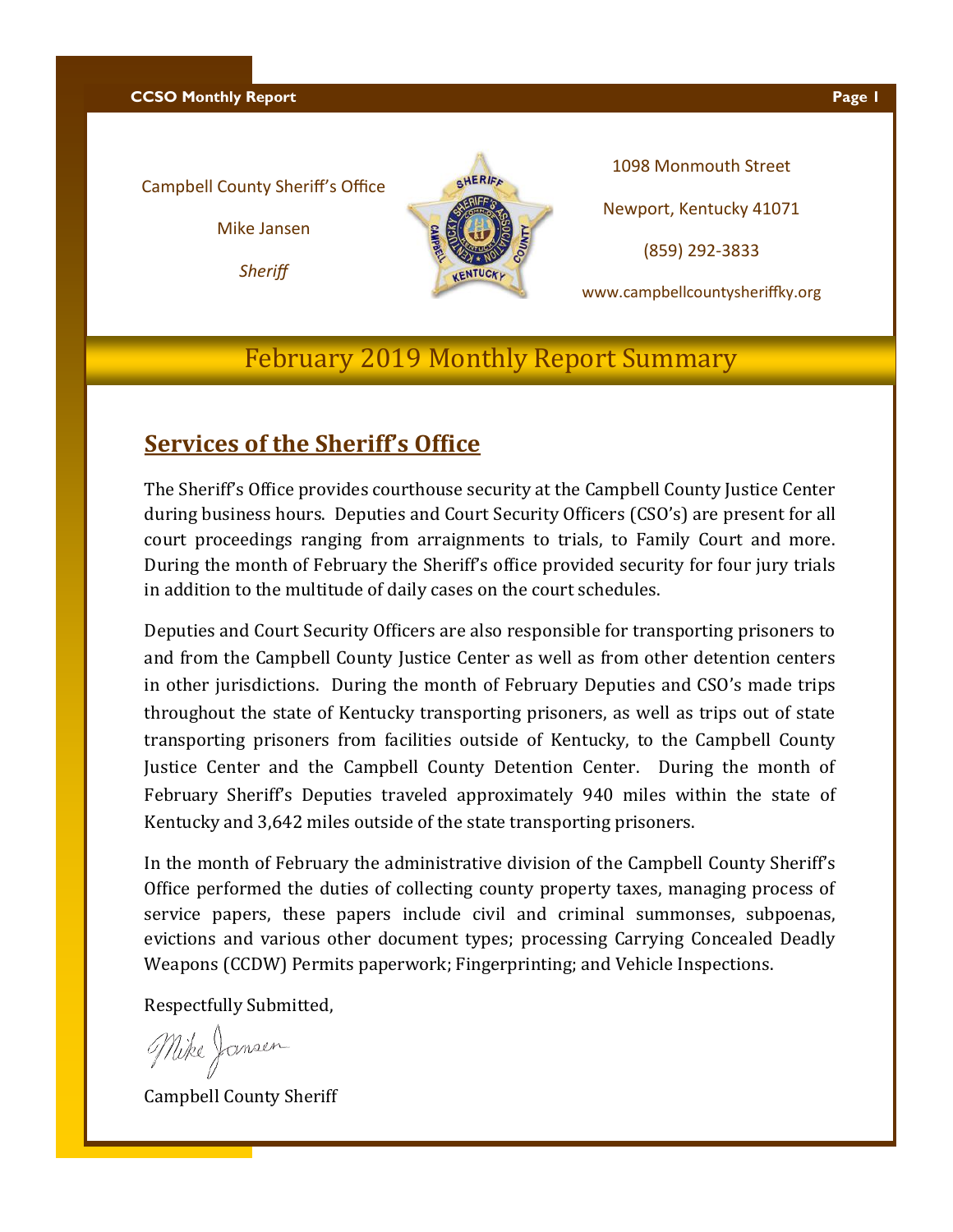## **Services of the Sheriff's Office**

The Campbell County Sheriff's Office performs a variety of services, some of those services performed in the Campbell County Justice Center and some performed in our administrative offices located in the Campbell County Administration Building and annex building in Alexandria.

The Sheriff's Office provides courthouse security at the Campbell County Justice Center where Court Security Officers and Deputies are stationed at the entrance to the Justice Center where visitors must pass through a security and safety checkpoint before proceeding on to the courtrooms and offices located in the building. Deputies and Court Security Officers are present for all court proceedings ranging from arraignments to trials, Family Court hearings and more.

Deputies and Court Security Officers are also responsible for transporting prisoners to and from court as well as from detention centers in other jurisdictions to the Campbell County Detention Center, and to institutions such as the Eastern Kentucky Mental Health Hospital and the Kentucky Correctional Psychiatric Center. During the month of February Deputies and CSO's made 30 trips within the state of Kentucky, transporting approximately 55 prisoners. Eight trips were made transporting prisoners from facilities outside of Kentucky to the Campbell County Justice Center and the Campbell County Detention Center. During the month of February Sheriff's Deputies traveled approximately 940 miles within the state of Kentucky and 3,642 miles outside of the state transporting prisoners. Prisoner transports within the state of Kentucky were made from the counties of Boone, Kenton, Mason, Nelson, Scott, and Oldham Transports were also made throughout the state of Ohio to or from the cities of Chillicothe, Connecut, Dayton, Georgetown, Hamilton, Lebanon, and London. An out of state trip was also made to Ft. Lauderdale Florida to pick up and transport a prisoner back to Campbell County.

Please note that additional trips may have been made during the month and not accounted for as there are several counties such as Kenton County in Kentucky and Hamilton County in Ohio that the Sheriff's Office transports prisoners from on a daily or near daily and as needed basis. Those trips are not always scheduled and therefore not always counted into monthly totals.

The Sheriff's Office also serves Warrants and issues Citations. During the month of February the Sheriff's Office served eight Warrants, and wrote two Citations.

Services performed in the administrative offices of the Sheriff's Office include collection of property taxes; processing and service of legal documents to be served, these papers include civil and criminal summonses, subpoenas, evictions and various other document types; Carrying Concealed Deadly Weapons (CCDW) Permits; Fingerprinting; and Vehicle Inspections. November 1st began the 2018 County Property Tax collection period in Campbell County. During the month of February the Sheriff's Office collected and processed \$254,296.58 in county and state taxes, \$182,096.66 in Franchise Corporation Taxes, and \$19,32.00 in the 911 Service Fees. This is a large undertaking for the staff in the office as all of the tax bills are processed by hand by the staff whether the taxes be received via mail, in person, or through third party escrow account process companies. Sheriff's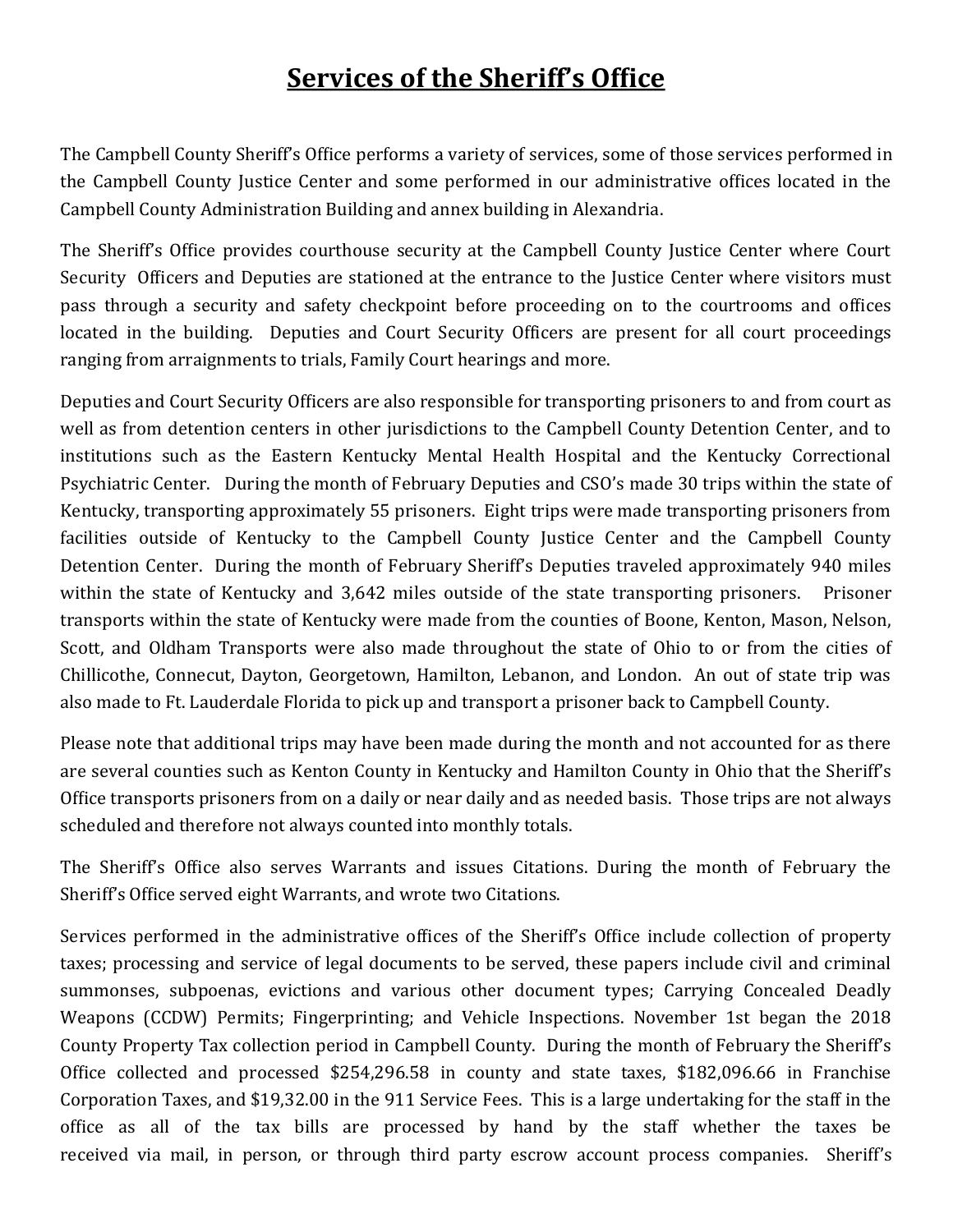Office employees open and review all incoming tax bills to sort out bills paid correctly from bills paid incorrectly—i.e. written out for the wrong amount or not signed. Bills paid correctly are then keyed into a processing software for payment, all tax payment drawers are then hand balanced by clerks to balance to the exact amount of the taxes processed into that drawer. Bills paid incorrectly are researched in an attempt to determine why the property owner may have adjusted their tax bill, for example if a residence was vacant they may have subtracted the 911 fee. If the adjustment was made correctly the bill may then be processed. If the bill was paid incorrectly or not signed a form is filled out notifying the property owner of the problem with the bill, copies are made of the tax bill, the form, and the check for office records and the originals including the check are mailed to the property owner. Online payments and credit card payments are reviewed and balanced separately by the Assistant Finance Director. The Finance Director for the Sheriff's Office handles many of the more involved tasks during the tax collection period such as working with banks and escrow companies to receive and process bulk payments, processing franchise taxes, processing refunds, and managing disbursements to the various taxing districts.

Also during the month of February the Campbell County Sheriff's Office administrative staff continued with their daily tasks that are performed throughout the year and processed 459 papers; processed 114 CCDW applications, renewals, requests for duplicate licenses, or changes of information; provided fingerprinting for 22 individuals; and performed 804 vehicle inspections both at Sheriff's Office locations and off site.

Another service that the Campbell County Sheriff's Office provides outside of the Justice Center and County Administration Building includes vehicle lock-outs. When a vehicle owner locks their car keys in their car they are able to contact the Sheriff's office and ask for an available deputy to assist in unlocking their car. During the month of February deputies were able to assist with two vehicle lock outs.

During the month of February Sgt. Mark Grisik participated in the Northern Kentucky Special Operations Group (SWAT) monthly training. This month's training involved room clearing techniques and firing range drills.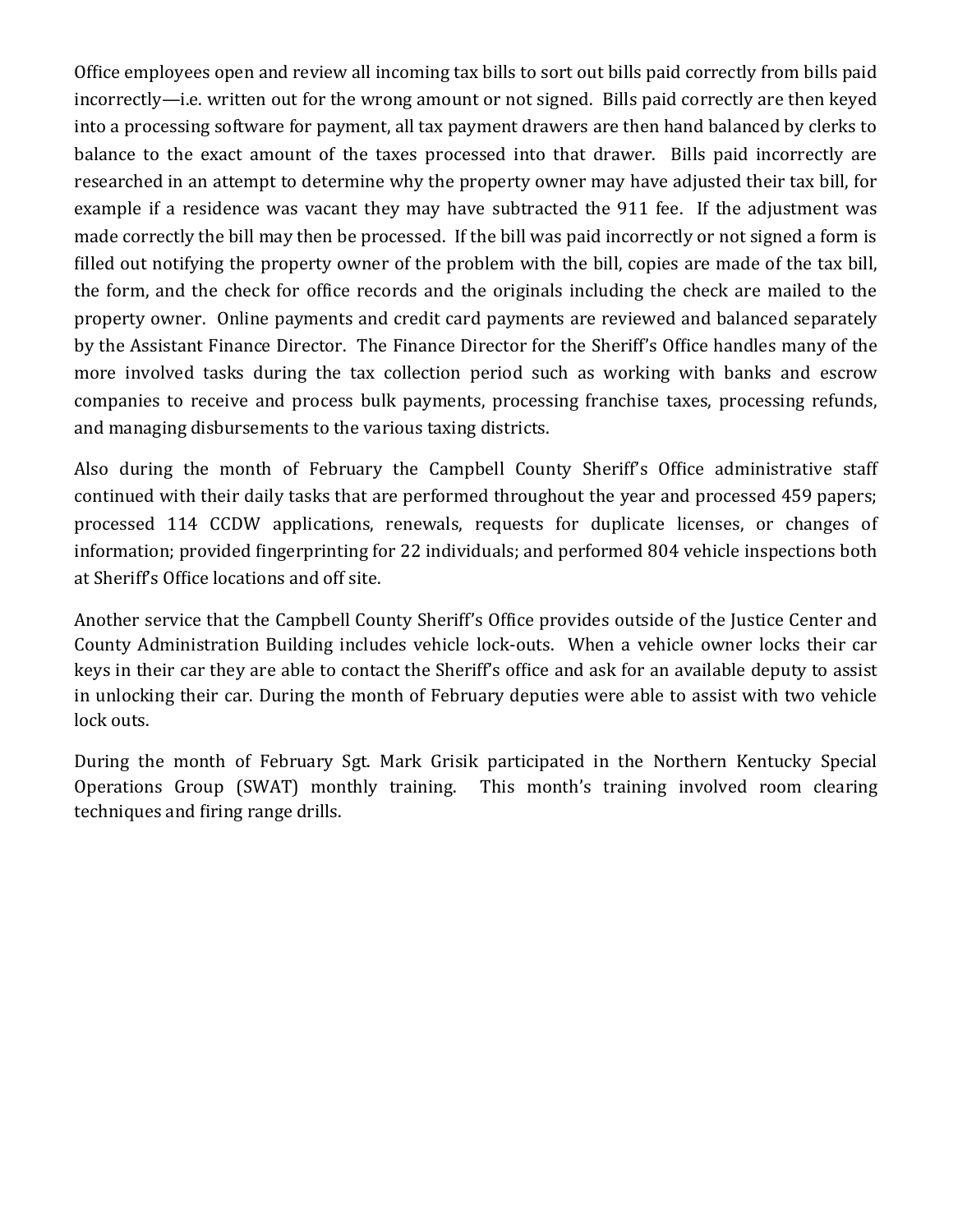

## **Three Month Comparison of Services Performed by the Campbell County Sheriff's Office**

The month of February saw the number of vehicle inspections increase from the months of December and January; going from 710 inspections in December, to 749 inspections in January, up to 804 inspections in February. The number of documents to be served rose then dipped slightly; going from 391 documents processed in December, to 487 documents in January, then to 459 documents processed in February. The number of CCDW permits held saw a sizeable increase in February. During the month of December 78 CCDWs were processed, during the month of January 86 CCDWs were processed, and in February 114 CCDWs were processed. The number of trips made by Deputies and Court Security Officers also rose slightly before declining within this three month period, with 46 trips made in December, 54 trips made in January, and 38 trips made in February.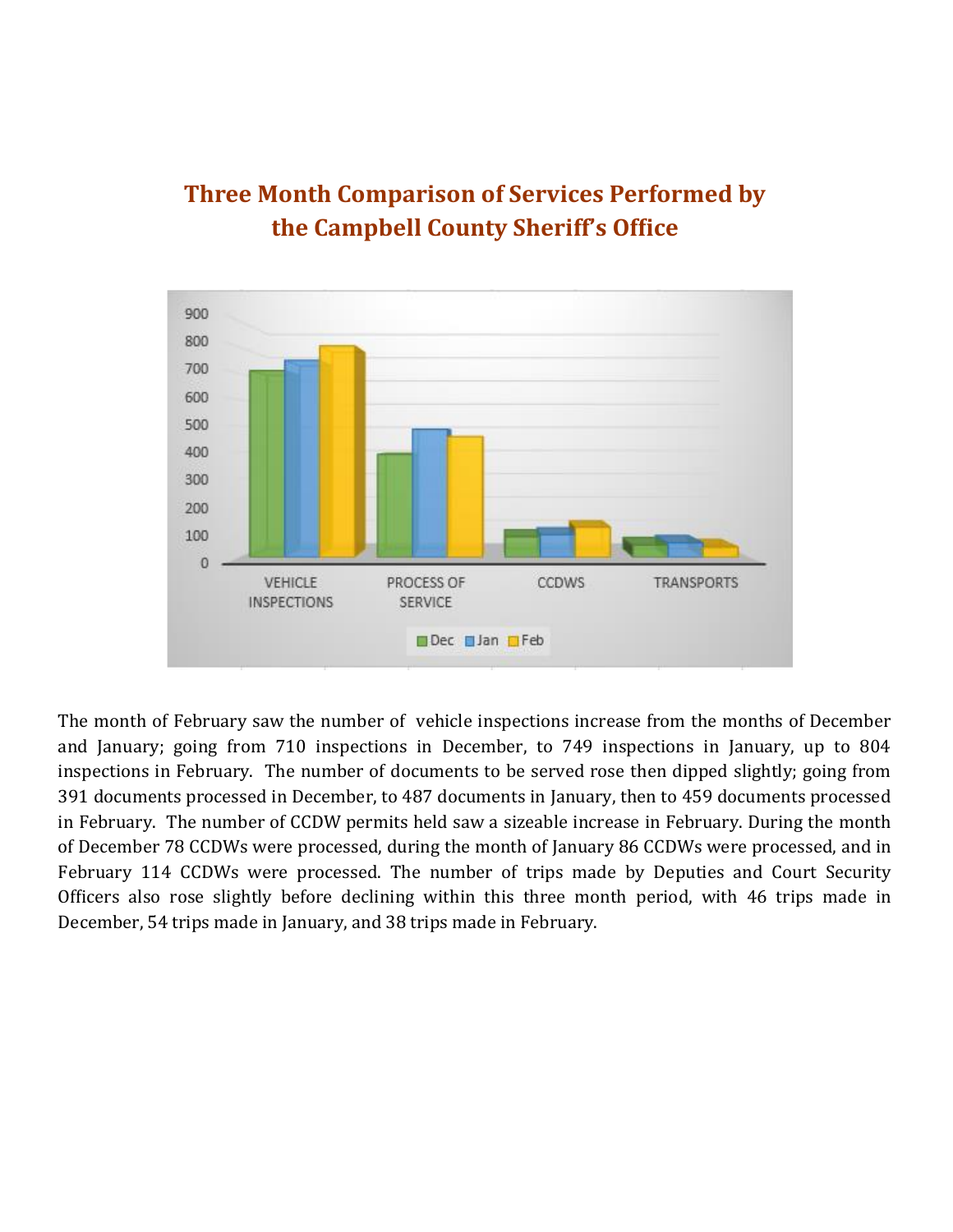# **Process of Service Documents Processed by the Campbell County Sheriff's Office**



Below is the listing of types of documents received by the Campbell County Sheriff's Office for process of service in the month of February. The above graphic reflects the volume of the various types of documents received in relation to each other.

| <b>Type of Document</b>          |     | # of Documents Received # of Documents Served |
|----------------------------------|-----|-----------------------------------------------|
| Civil:                           | 207 | 125                                           |
| <b>Criminal Summons:</b>         | 43  | 22                                            |
| Order of Protection:             | 29  | 11                                            |
| Eviction:                        | 39  | 39                                            |
| Execution:                       |     |                                               |
| Garnishment:                     |     |                                               |
| Juvenile Summons:                | 56  | 34                                            |
| Motion/Order/Rule/Other:         | 12  |                                               |
| Show Cause Order:                | 10  |                                               |
| Small Claims:                    |     |                                               |
| Subpoena:                        | 41  | 32                                            |
| Summons:                         | 13  |                                               |
| Sum. for Involuntary Commitment: |     |                                               |
| Writ & Warrant of Possession:    | 8   |                                               |
| <b>Total</b>                     | 459 | 284                                           |

Please note that due to situations beyond the control of the Sheriff's office the recipient of a document may be unable to served because they have moved, been evicted, be deceased, be incarcerated in another jurisdiction, or the address given by the plaintiff may be an address that does not exist in this county. All documents are taken out for attempts at service at least three times unless during an initial attempt we receive notice that would halt service attempts, such as the recipient does not live there, is deceased, the residence is vacant, etc.